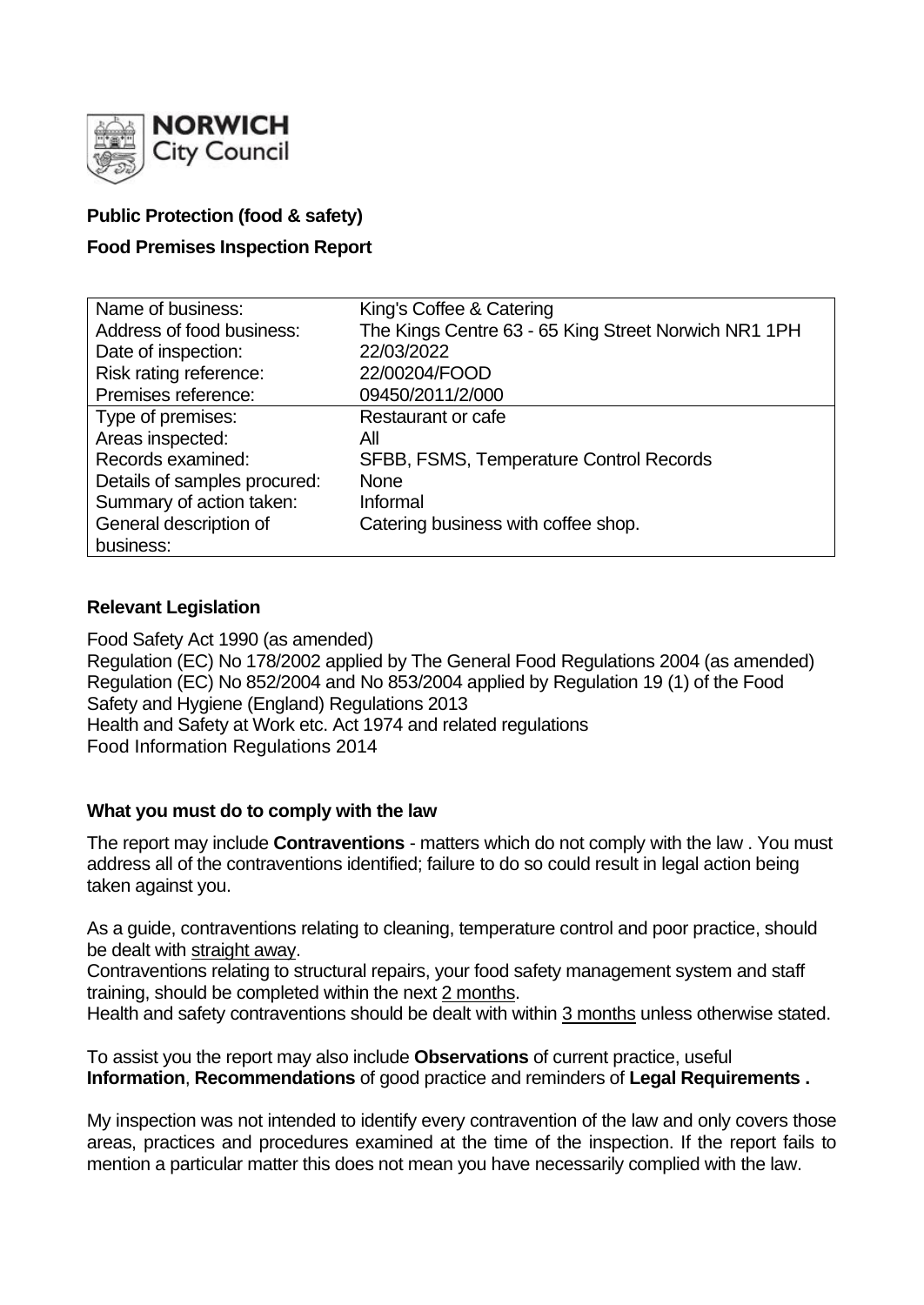# **FOOD SAFETY**

### **How we calculate your Food Hygiene Rating:**

The food safety section has been divided into the three areas which you are scored against for the hygiene rating: 1. food hygiene and safety procedures, 2. structural requirements and 3. confidence in management/control procedures. Each section begins with a summary of what was observed and the score you have been given. Details of how these scores combine to produce your overall food hygiene rating are shown in the table.

| <b>Compliance Area</b>                     |          |    |           | <b>You Score</b> |           |    |           |    |                |  |  |
|--------------------------------------------|----------|----|-----------|------------------|-----------|----|-----------|----|----------------|--|--|
| <b>Food Hygiene and Safety</b>             |          |    |           | 0                | 5         | 10 | 15        | 20 | 25             |  |  |
| <b>Structure and Cleaning</b>              |          |    |           | $\Omega$         | 5         | 10 | 15        | 20 | 25             |  |  |
| Confidence in management & control systems |          |    |           | $\Omega$         | 5         | 10 | 15        | 20 | 30             |  |  |
|                                            |          |    |           |                  |           |    |           |    |                |  |  |
| <b>Your Total score</b>                    | $0 - 15$ | 20 | $25 - 30$ |                  | $35 - 40$ |    | $45 - 50$ |    | > 50           |  |  |
| <b>Your Worst score</b>                    | 5        | 10 | 10        |                  | 15        |    | 20        |    | $\blacksquare$ |  |  |
|                                            |          |    |           |                  |           |    |           |    |                |  |  |
| <b>Your Rating is</b>                      | 5        | 4  | 3         |                  | 2         |    |           |    | $\overline{0}$ |  |  |

Your Food Hygiene Rating is 5 - a very good standard



## **1. Food Hygiene and Safety**

Food Hygiene standards are excellent. You demonstrated full compliance with legal requirements. You have safe food handling practices and procedures and all the necessary control measures to prevent cross-contamination are in place. **(Score 0)**

### Personal Hygiene

**Observation** I was pleased to see that standards of personal hygiene were high.

### Temperature Control

**Observation I** was pleased to see you were able to limit bacterial growth and/or survival by applying appropriate temperature controls at points critical to food safety and that you were monitoring temperatures.

## **2. Structure and Cleaning**

The structure facilities and standard of cleaning and maintenance are all of a good standard and only minor repairs and/or improvements are required. Pest control and waste disposal provisions are adequate. The minor contraventions require your attention. **(Score 5)**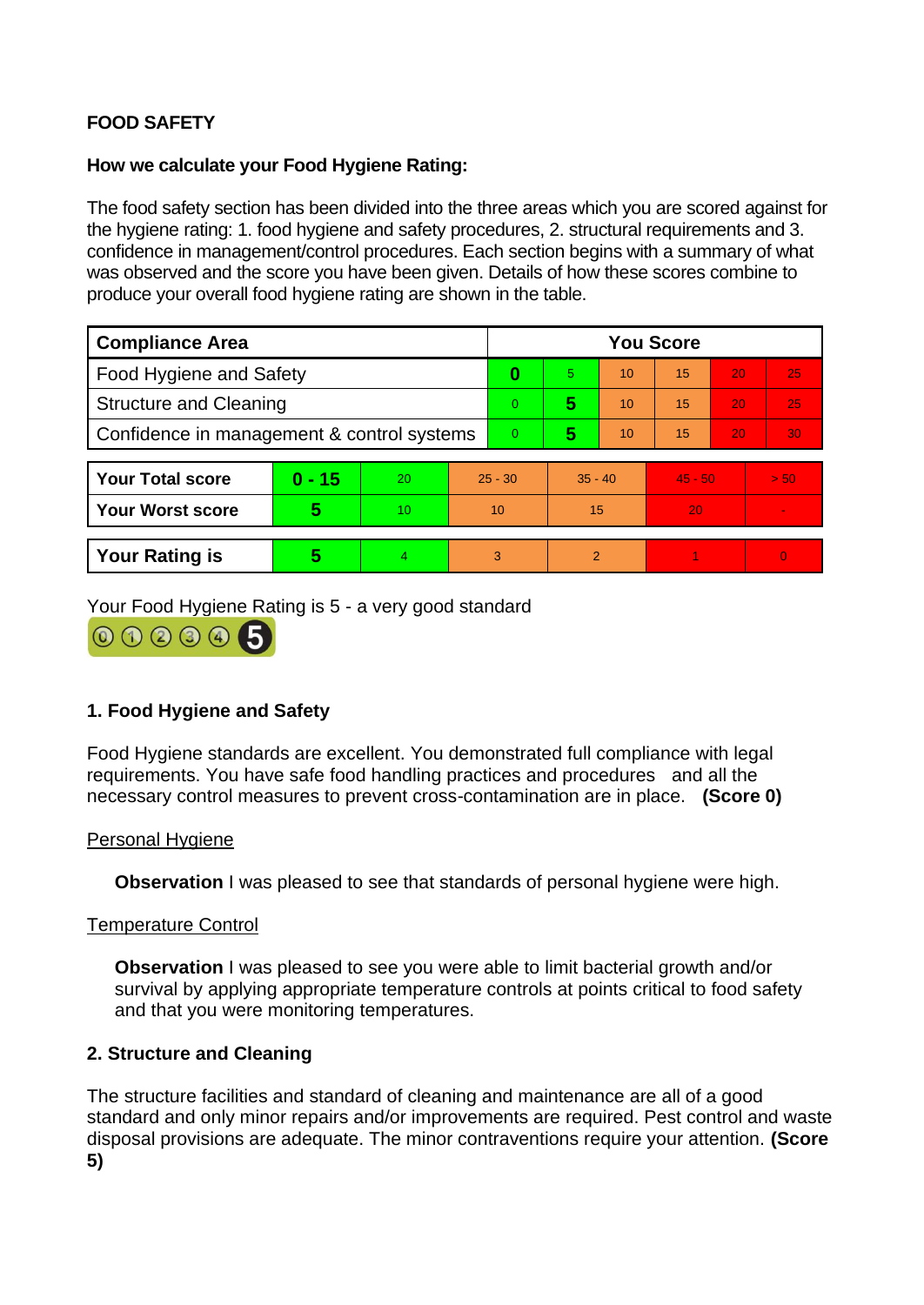### Cleaning of Structure

**Contravention** The following items could not be effectively cleaned and must be covered or made non-absorbent:

• exposed chipboard to melamine shelf in dry store

## Pest Control

**Contravention** Pest proofing is inadequate particularly in the following areas:

• no working electric fly killer

## **3. Confidence in Management**

A food safety management system is in place and you demonstrate a very good standard of compliance with the law. You have a good track record. There are some minor contraventions which require your attention.Your records are appropriate and generally maintained. Your staff are suitably supervised and trained. You have a good track record. There are some minor contraventions which require your attention. **(Score 5)**

### Type of Food Safety Management System Required

**Observation** Your SFBB/food safety management system was in place and working well. I was confident you had effective control over hazards to food.

**Observation** You were date labelling perishable foods appropriately and could demonstrate effective control over food spoilage organisms.

**Observation** You had colour-coded equipment and effective separation between raw and ready-to-eat food at all stages in your operation.

**Observation** You were monitoring (and recording) the temperatures of your fridges and freezers as well as the temperature of cooked/hot-held food and could demonstrate effective systems for controlling bacterial growth and survival.

## Proving Your Arrangements are Working Well

**Contravention** The following matters are needed in order to demonstrate your food safety management system is working as it should:

- you were employing the use of two separate SFBB packs for the coffee shop and the main kitchen/catering side of your business. I did find this arrangement difficult to follow for the coffee shop part of your business operation.
- the HACCP documentation/SFBB for the coffee shop contained large numbers of supplemental instructions for staff to follow. Some of these were confusing i.e) remove cabbage and hide away foods. I did ask staff in the coffee shop what was the difference between a 2 0'clock check and a 3 0'clock check which they did not know. This is evidence that the HACCP documentation and procedures for the coffee shop needs reviewing and simplifying so easier for staff to follow